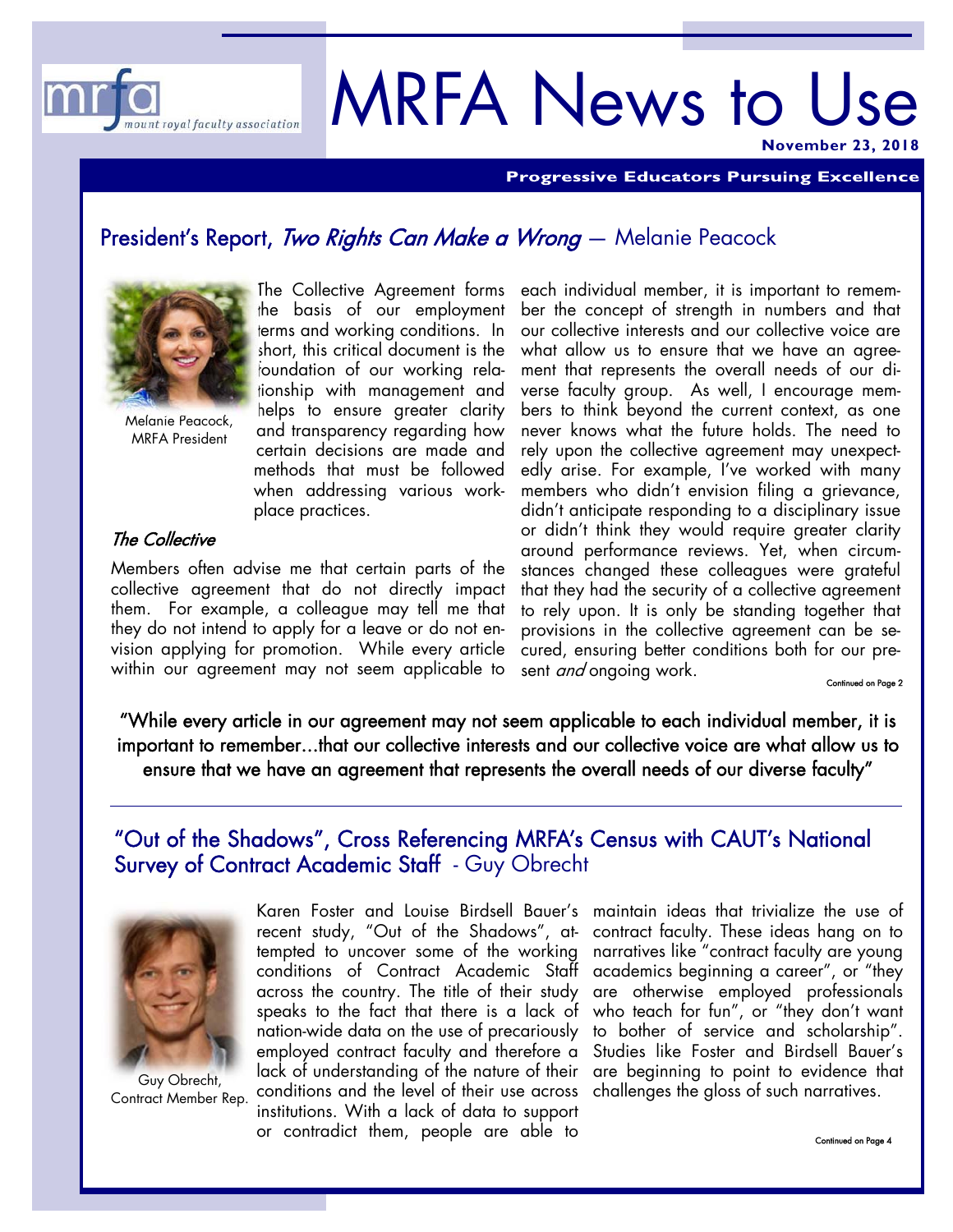### President's Report (Continued)— Melanie Peacock

#### Management Rights

Article 29 of our current collective agreement states that management retains the right to administer and address any and all issues not specifically addressed in the collective agreement but must do so in a fair and reasonable manner. This said, how these rights are used has great impact on our work. Are the expectations fair and transparent? Are processes in place to ensure that all faculty members are dealt with in a similar, equitable fashion? Just because management has the right to do something, doesn't mean that we, as faculty, should ignore our responsibilities in using our united voice to ensure that management utilizes their rights in an appropriate manner. We must remain vigilant and willing to express our concerns regarding this issue. If not, we run the risk of management rights creating inequity, confusion and conflict. Improper and/or inconsistent use and application of management rights hold the potential to ultimately lead to wrong outcomes.





#### What Should I Be Doing?

I encourage all members of the MRFA to be familiar with the collective agreement. Please take the time to read this critical document and be keenly aware of your rights. These terms and conditions of employment have been hard fought for and work continues in this regard. I also ask that you continue to be aware of the labour environment and context we are currently operating within. The MRFA is not unique in our pursuit of rights and protections for faculty We are part of an increasing trend across Canadian universities of needing to press for appropriate employment terms and conditions (through negotiations in order to secure a proper collective agreement) and needing to ensure that management use their rights in an appropriate manner so that injustice and inequity do not occur.

Please stay involved with the MRFA. Attend regular meetings, support our negotiating team, wear your MRFA button, and ask questions. I, and the MRFA executive board, welcome the opportunity to speak with you and address your inquiries.

> Together we are stronger. Melanie Peacock PhD, MBA, CPHR

The Mount Royal Faculty Association provides a collective voice for faculty, promotes tenure and academic freedom, advocates for the highest standards of professionalism in higher education, and upholds the values of diversity, equity and human rights.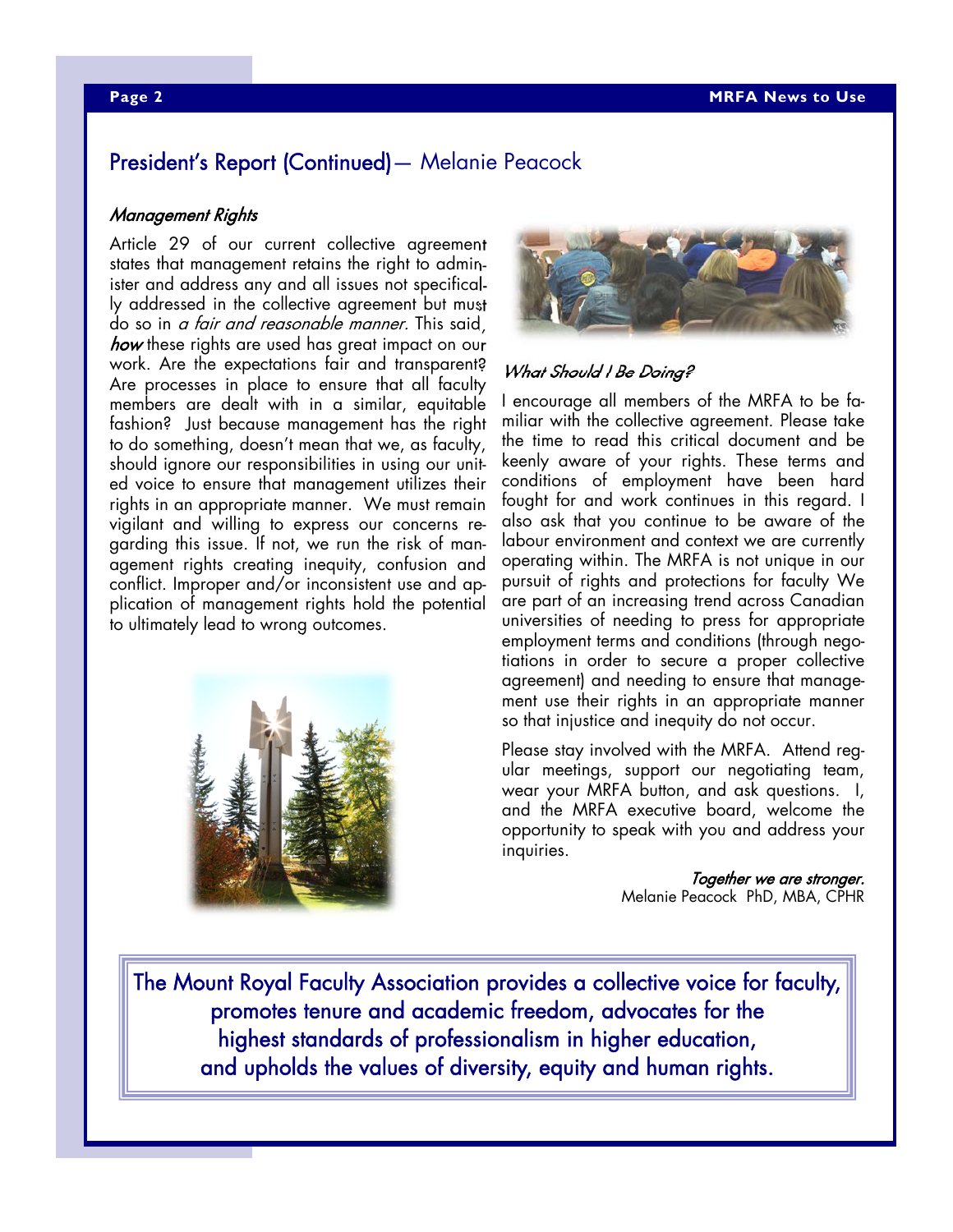### Recent Strike Votes and Bargaining Updates at Canadian Universities

#### University of Western Ontario

As it advanced to job action with a strong strike mandate from its members, the University of Western Ontario came to a tentative settlement. "The deal was reached early Friday morning, Nov. 9, after 25 bargaining sessions…UWOFA was pushing for more job security for contract faculty and compensation for all faculty members."

#### Athabasca University

Faculty at AU continue negotiating for a new CA. The article online provides an overview of the current situation.

#### Mount Saint Vincent University

94% of faculty at Mount Saint Vincent University recently voted in favour of a strike mandate. The

main unsettled issues include "fair compensation, workload and support for caregivers and victims of domestic violence."

#### University of Regina

87.4% of faculty at the UofR recently voted in favour of a strike mandate. "Outstanding issues include job security for sessionals, protecting the academic mission of the University, maintaining the collegiality of performance review and tenure decisions, and compensation that keeps pace with the rate of inflation."

#### Saint Mary's University

80% of faculty at Saint Mary's University recently voted in favour of a strike mandate. The main unsettled issues are "fair compensation, workload and health/wellness benefits for retirees."

### Contract Faculty Illness Leave Entitlement Chart

Contract faculty are entitled to full salary during illness for a maximum of 25% of the contracted SICH per semester (Article 17.2.4). The following table provides examples:

| <b>Contracted SICH</b> | <b>Maximum Illness Leave</b> |
|------------------------|------------------------------|
| 48                     | 12                           |
| 64                     | 16                           |
| 96                     | 24                           |
| 144                    | 36                           |
| 192                    | 48                           |
| 240                    | ሪስ                           |

If you teach one 48-SICH course in a semester and are absent due to illness, you will continue to receive full salary for up to four missed classes. Please note that Human Resources will require medical documentation for absences that are for a period of five or more consecutive days.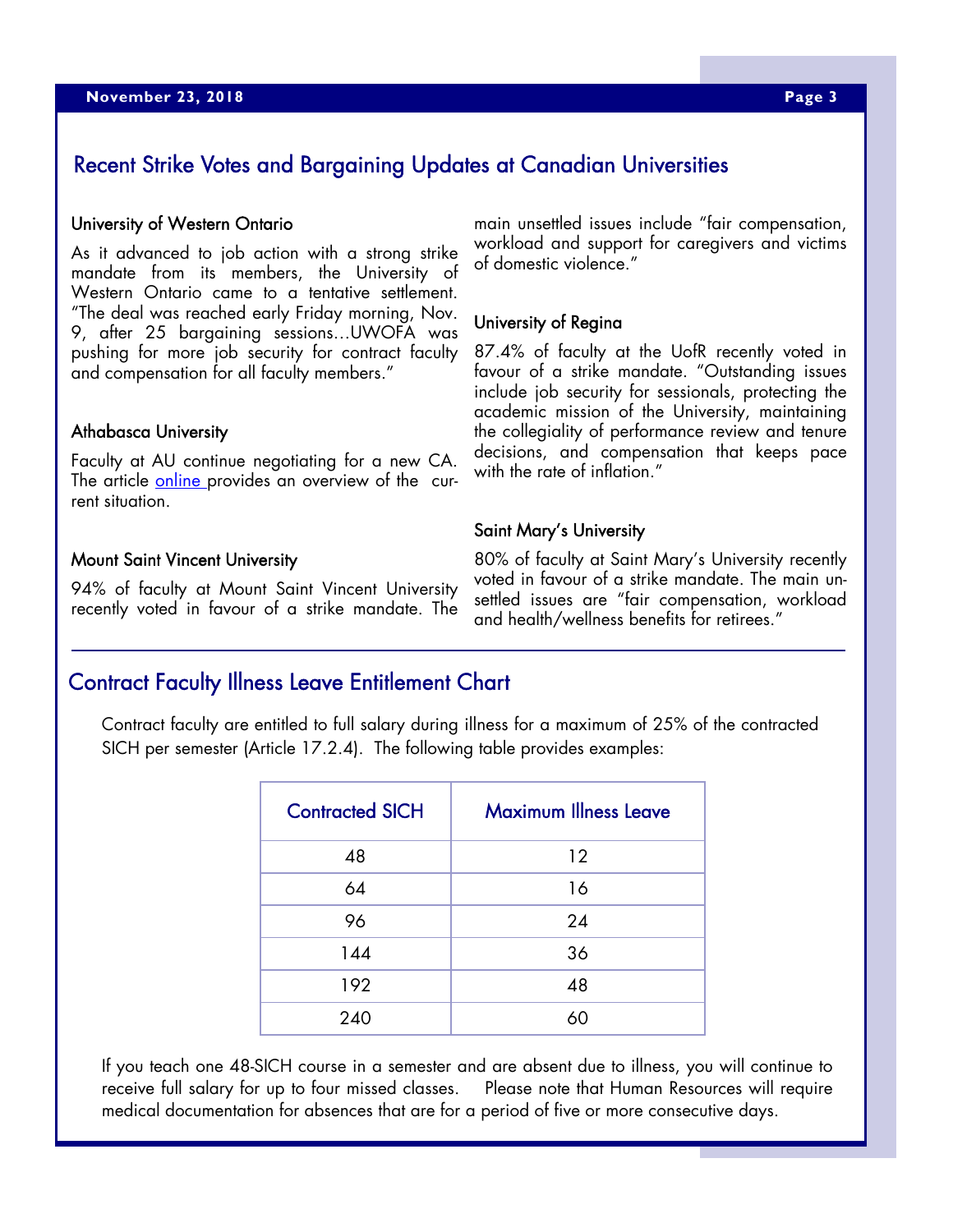### "Out of the Shadows", Cross Referencing MRFA's Census with CAUT's National Survey of Contract Academic Staff - Guy Obrecht

The authors claim that the study is not generalizable because of the relatively low rate of participation (2600 respondents in a country where there are around 37 000 in total). High turnover rates and lack of up to date contact information made it hard to reach out to contract faculty, who are often working in the shadows. The authors also considered the idea that the most dissatisfied faculty are more likely to participate in the survey. Considering these potential biases, I took the liberty to compare some of the results to the contract faculty responses in MRFA's census. What I found was a high degree of correlation between them, therefore suggesting that the survey might be more representative than they think.

### "This data is important because it challenges the idea that contract faculty are young academics garnering experience or retirees sharing a lifetime of experience."

In terms of demographics, both surveys reveal that the majority are between the ages of 36 and 65, have similar distributions of credentials and have mostly been teaching for more than 5 years (table 1). This data is important because it challenges the idea that contract faculty are young academics garnering experience or retirees sharing a lifetime of experience. In fact, most of the contract faculty are looking for full time employment (66% of MRFA respondents and 60% of CAUTs) and in both surveys, 72 percent of the respondents rely on their contracts for their livelihood, and many (35-40%) teach the equivalent of a full course load (which varies across Universities).

Table 1: Demographics

| <b>Demographics</b>      | <b>MRFA Census %</b> | <b>CAUT Survey %</b> |
|--------------------------|----------------------|----------------------|
| Age 36-65                | 81                   | 77                   |
| PhDs                     | 32                   | 38                   |
| <b>MAs</b>               | 45                   | 42                   |
| Teaching over 5<br>years | 61                   | 59                   |

A second myth that the data counters is that contract faculty don't do research or service. The results show that in Canada, 67 percent of contract faculty are currently maintaining scholarship in peer reviewed publications and 79 percent agree that they would do more if they were not funding it themselves. At the MRFA, we found that 42 percent do service and and additional 31 percent would if it were funded. In terms of service, 43 percent of contract faculty at MRFA do service compared with 75 percent of the national respondents (much of the service in the national statistic was departmental [40%]).

Another area where the MRFA aligns with the survey is around job security. The number of respondents working on sessional contracts was 70 percent, similar to the 71 percent in the MRFA census. Sessional contracts are ground zero for precarity: the contractor has to reapply for their position each semester. Not surprisingly, the number one ranked issue for CAUT's respondents was job security, the same ranking it had in our negotiations survey (when contract faculty was looked at as a group).

"the number one ranked issue for CAUT's respondents was job security, the same ranking it had in our negotiations survey"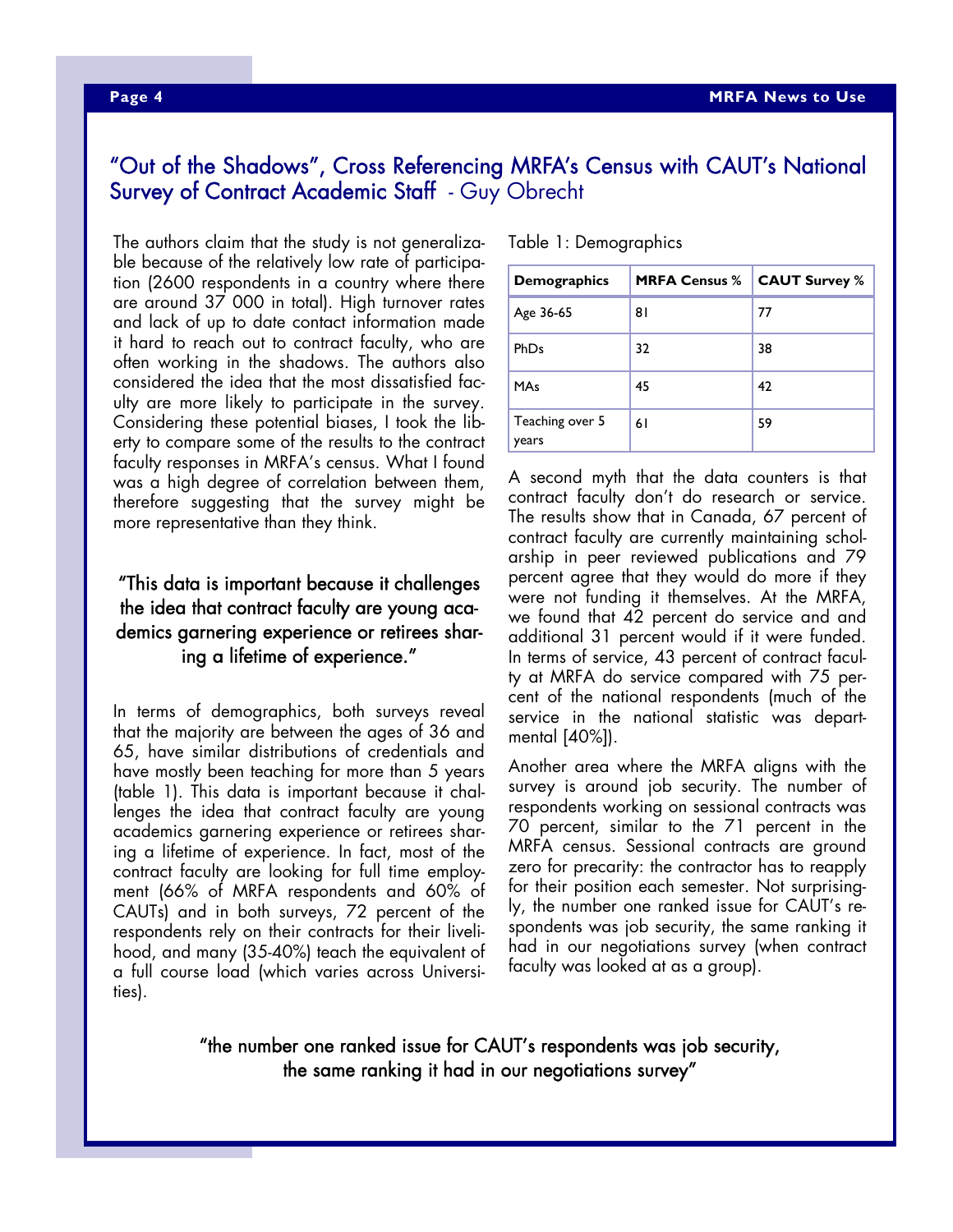The effects of precarious employment are particularly troubling. Almost half of the respondents felt that their mental health had been impacted by their work (42%) and most of those (87%) felt that the impact was negative. We didn't ask a similar question around mental health in the MRFA census, but when ranking the statement "workload pressures cause me to worry about my physical and/or mental health and wellbeing", 71 percent of contract faculty strongly agree or agree. These rates are far above the national average in the area of mental health which should be a cause of concern, especially in the context of mental illness normally being underreported and more prevalent in academia.

### "Almost half of the respondents felt that their mental health had been impacted by their work (42%) and most of those (87%) felt that the impact was negative."

The researchers did a qualitative analysis of the responses and found a lot of instances that they refer to as shame and humiliation. Common themes of feeling othered and being patronized by their working conditions came up: feeling like second-class people, being stigmatized, disenfranchised and generally disrespected. While not everywhere, our census has some of this kind of sentiment in it as well: feeling second class, experiencing subtle harassment, or feeling overlooked.

A related point regarding self identity emerged in the responses to the question of how they describe their work to others. Many respondents remarked that the liminal nature of their contracts made answering this question fraught with personal anxiety. Answers often included the precarity of their employment in the response. For example, some would say "I teach part time at University X" or "I teach on the side". Identifying as a part-time teacher is a far cry from the many elements that go into the rich vocation of being a full time professor where teaching is informed by original and unique research that counts as only one part of an academic career. We don't have a similar question on the MRFA census but my guess is, that especially in the context of a teaching focussed university, we would hear similar characterizations of a contract faculty career.

One of the surprising finds of the CAUT survey was that despite the apparent feelings of mental and social strain associated with precarious work, most respondents actually felt that their work had had a positive impact on their career. Leaving aside the possible problems with the question, this seems counter intuitive except when you consider the fact that respondents often reported a genuine love of teaching and a confidence in their competence as teachers. In our census there are several references to this kind of confidence in and love of teaching as well, which helps to explain why we pursue research without funding, why we engage with service, and why we continue reapplying to teach.

"despite the apparent feelings of mental and social strain associated with precarious work, most respondents actually felt that their work had had a positive impact on their career… [and when] you consider the fact that respondents often reported a genuine love of teaching and a confidence in their competence as teachers…[it] explain[s] why we pursue research without funding, why we engage with service, and why we continue reapplying to teach."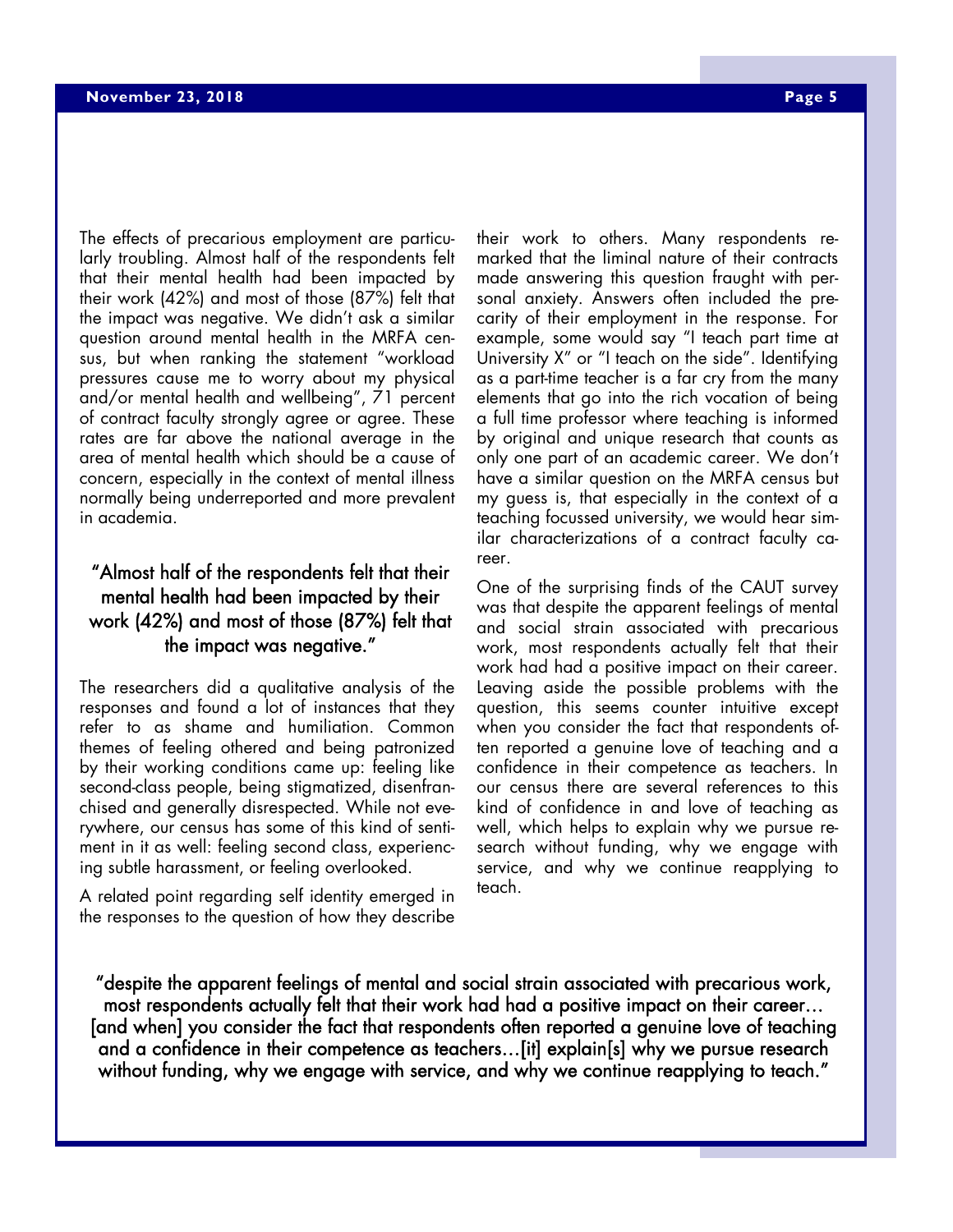### SPoT – MRU's Student Opinion Surveys—Karen Owen

It has been a year since Mount Royal University started using SPoT, Student Perceptions of Teaching. Representatives from the MRFA worked hard to change the student opinion survey.

Cheryl Techentin, an Associate Professor in the Department of Psychology, was a member of the Task Force for Student Evaluation of Learning. She says, "They're not an evaluation of effective teaching - they are an evaluation of student satisfaction by  $\alpha$  group of people that, although their feedback is important, are not qualified to assess how well we are doing our jobs".

That being said, the surveys are still used for tenure and promotion evaluations. However, Techentin says the criteria for using information from student surveys in tenure and promotion assessments is more transparent than it was previously. "When I go into my review I should be able to anticipate the feedback I'm going to get and the only way you can really do that is by having very clear guidelines and that are in the collective agreement, it can't be changed at will" says Techentin.

CAUT (the Canadian Association of University Teachers), issued a policy statement in 2016 which says in part, "student opinion surveys should not be used in any career procedures and decision making involving academic staff".

Techentin says ideally, she would like to see a time when it is only the faculty member who has access to the course evaluations and that," they could be added to a teaching dossier if a faculty member so decides, however, if a faculty member doesn't include them there is to be no interpretation of that".

She adds, "I think we will probably continue to use them because a lot of faculty like them when they are constructive, but your tenure or promotion should not depend on those."

In addition, Techentin says the Task Force did its best to eliminate the possibility of personal attacks by students. "It used to be students could make any kind of comment and some of the comments were so cruel". It now states clearly that comments must be relevant.

SPoTs are "not an evaluation of effective teaching - they are an evaluation of student satisfaction by a group of people that, although their feedback is important, are not qualified to assess how well we are doing our jobs".

### Celebrating the Achievements of our Colleagues—Tenure, Promotion and MRFA Teaching Excellence Award Recipients

Members are invited to join us in celebrating the achievements of our colleagues at the annual Tenure, Promotion and Awards Celebration.

#### November 30, 2018 4:00—7:30pm (LPR then FC)

Members being recognized this year include:

#### Tenure Recipients:

Caroline McDonald-Harker, Christian Cook, Deanna Wiebe, Gwen O'Sullivan, Kendra Hart, Mark Ayyash, Monica Pauls, Natalie Badenduck, and Sarah Banting.

#### Promoted Faculty

Joe Pavelka, Miriam Carey, Randy Schroeder, and Timothy Haney.

#### MRFA Teaching Excellence Award Recipients:

Gülberk Koç Maclean and Susan Morante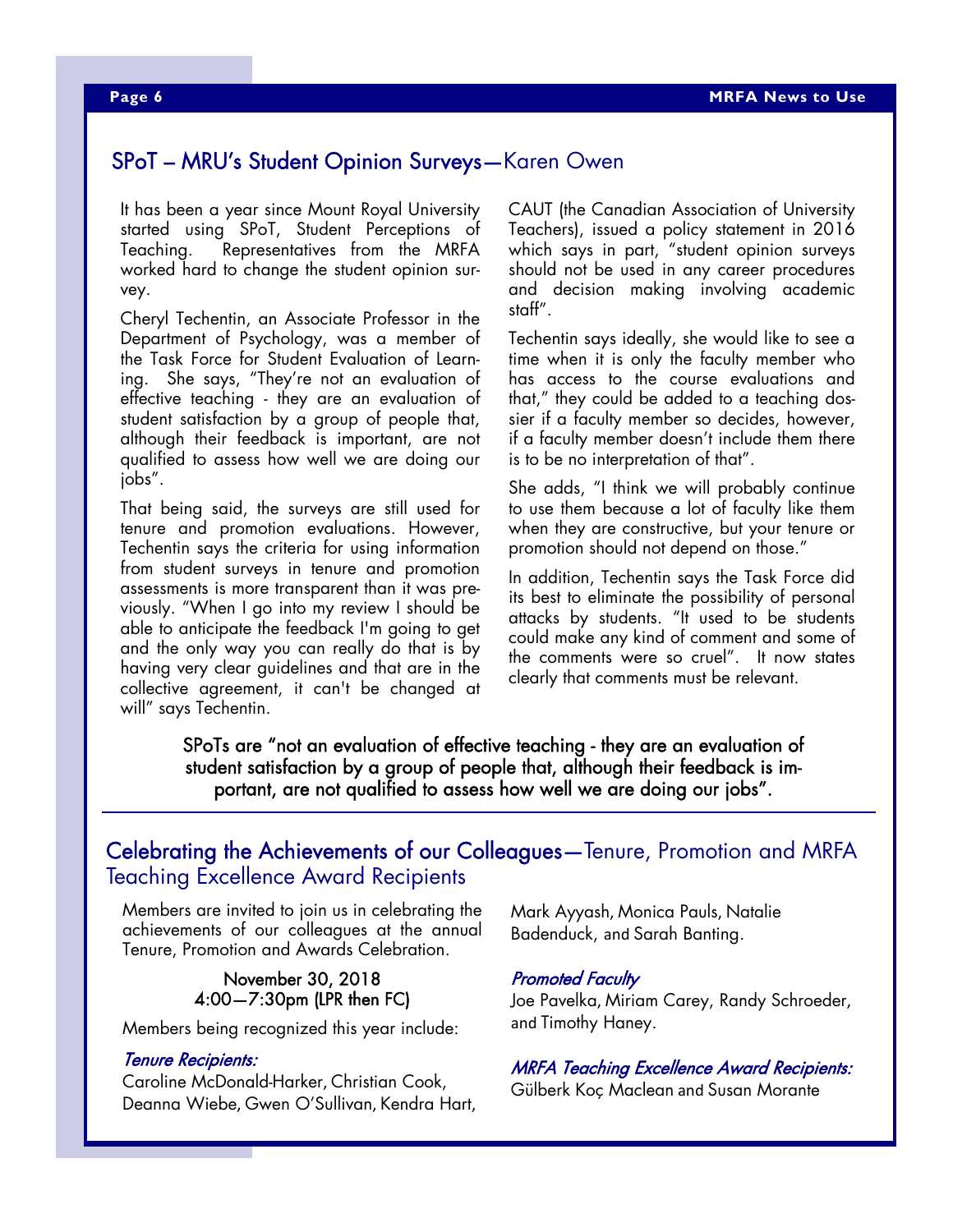### Collective Voice - Guy Obrecht, Contract Member Representative

One of the biggest strengths of the Canadian context of academic work is that union membership is mandatory. This is a good thing for many reasons, number one being that we hear all voices. We hear voices that don't believe in the value of the union and its representation alongside those that are strong defenders of union principles and fairness. We hear those polar voices and all the ranges between them.

Our collective voice is tempered by the extremes and thus cannot be dismissed as a few radicals or supplicants. To some, our voice may sound radical, to others, that same voice sounds overly conservative. Our voice is informed by clear discussions and debates at meetings and analysis of member data from surveys and our annual census. We take action and mobilize arguments only where there is consensus and/ or a majority vote.

"Our voice is informed by clear discussions and debates at meetings and analysis of member data from surveys and our annual census. We take action and mobilize arguments only where there is consensus and/or a majority vote."

The value of this collective voice in the Canadian context can be seen in our salaries and benefits. In comparison to the United States, where optional union membership and "Right to Work" (for much less) legislation is decimating any kind of collective voice, our compensation

seems pretty fair. In the States, adjuncts can make as little as \$15 000 a year teaching a full course load-less than most unskilled labour jobs, particularly those with unions.

A collective voice, and the collective agreement that it maintains, allows us to protect the vulnerable, speak truth (or speak period) to

### "In the States adjuncts can make as little as \$15,000 a year teaching a full course load-less than most unskilled labour jobs, particularly those with unions."

power, and maintain the core values of postsecondary education.

Of course, there are venues like Senates or General Faculty Councils that ensure bicameral governance of the academy, and these include faculty voices. But in the absence of job security, the asymmetries of power in these bodies would grow and render them devoid of meaningful consultation and debate. Without job security, we lose our voice.

According to our census, the majority of contract faculty rely on their contracts for their livelihood and would apply for a full time position if one became available. Extending job security to contract faculty would only strengthen our collective voice.

The MRFA Negotiations Committee met with the Board's team on November 8 and 9 for two more days of informal enhanced mediation. No agreement was reached although the number of issues outstanding was reduced.

Updates will be provided, in camera, at the upcoming MRFA Meetings: Regular Meeting, November 28, 4:00—6:00pm, Lincoln Park Room (J301) Special Meeting, December 11, 1:00—3:00pm, Jenkins Theatre (I115)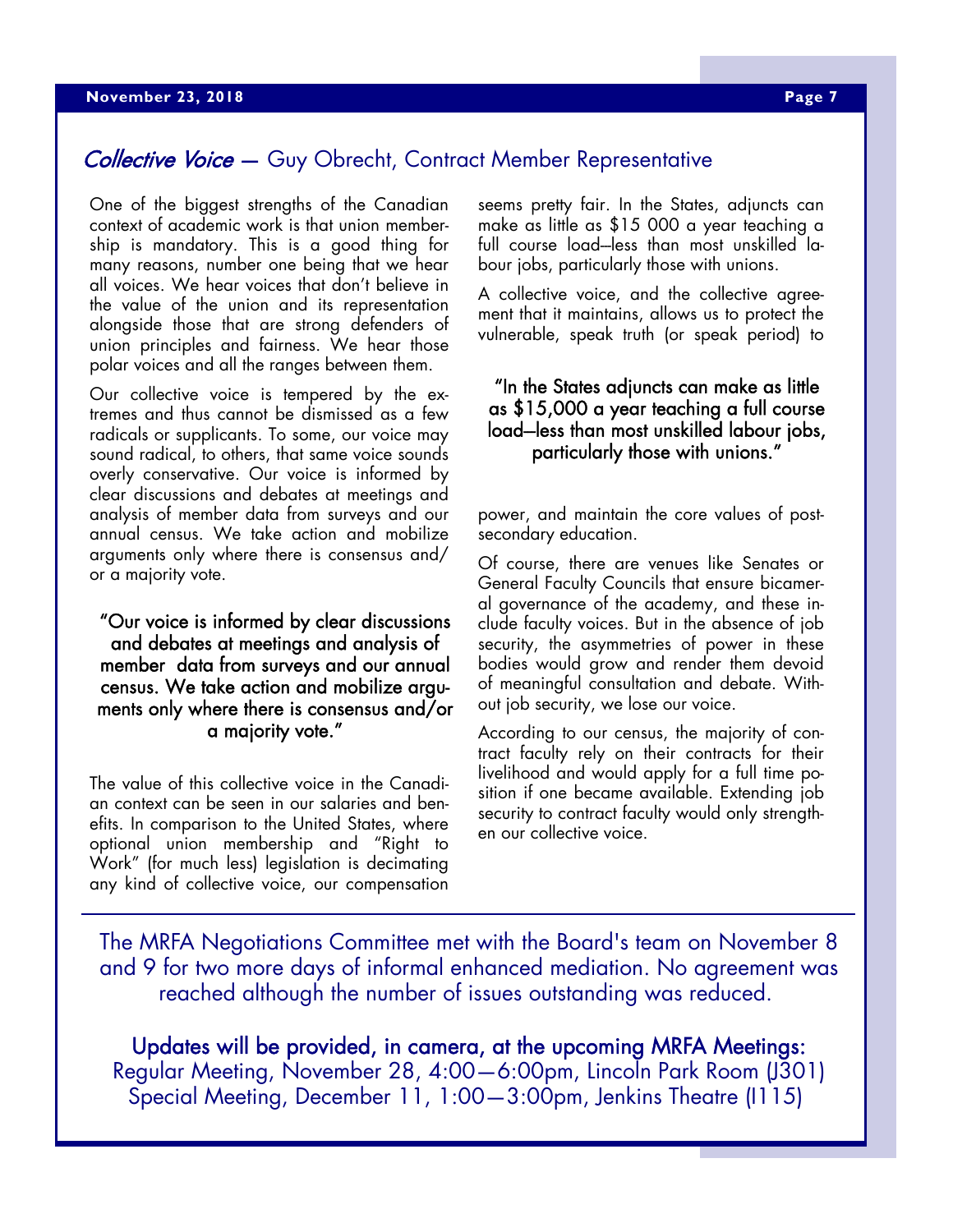### Your Questions

### Why Does the Association Send Print copies of News to Use?

Knowing that members' inboxes tend to be flooded by other messages, the Association identified printed Newsletters as one additional means by which we could connect with members. Over the years, the Association has received significant positive feedback on the News to Use, but every year we receive one or two suggestions that these be emailed rather than printed. Likewise, over the years, the Communications Committee has determined to continue sending these via hard copy as there is still value in this. Having these around gives members the opportunity to look at them when they have time versus an email which is all too easily, justifiably, deleted. The Committee acknowledges members' concerns about the use of paper, and the Committee continues to consider the matter in light of all member feedback. If you would like to add your comments on this matter, please submit them online (https://goo.gl/hz7VUg).

#### We welcome your questions for upcoming issues of News to Use.

Please submit your questions online via the link provided on the Communications Committee webpage on mrfa.net or directly at https://goo.gl/hz7VUg

## Did you Know you Have this Right....?

### Access Your Personnel File

You have the right to access your Personnel File in its entirety and you are entitled to copies of all documents in your individual file (Article 26.2). As well, the only anonymous material that may be kept in your Personnel File is student evaluation of instruction (now referred to as Student Perceptions of Teaching – SpoT) results (Article 26.3). There are clearly identified conditions under which the Personnel File contents may be made available, and these are noted in Article 26.5. Furthermore, once per year, upon written request to the Provost and Vice-President, Academic (with a copy to HR), you may have documents related to performance or conduct issues removed from your File if these documents pertain to issues that were resolved at least seven years prior (Articles 26.6 & 26.7).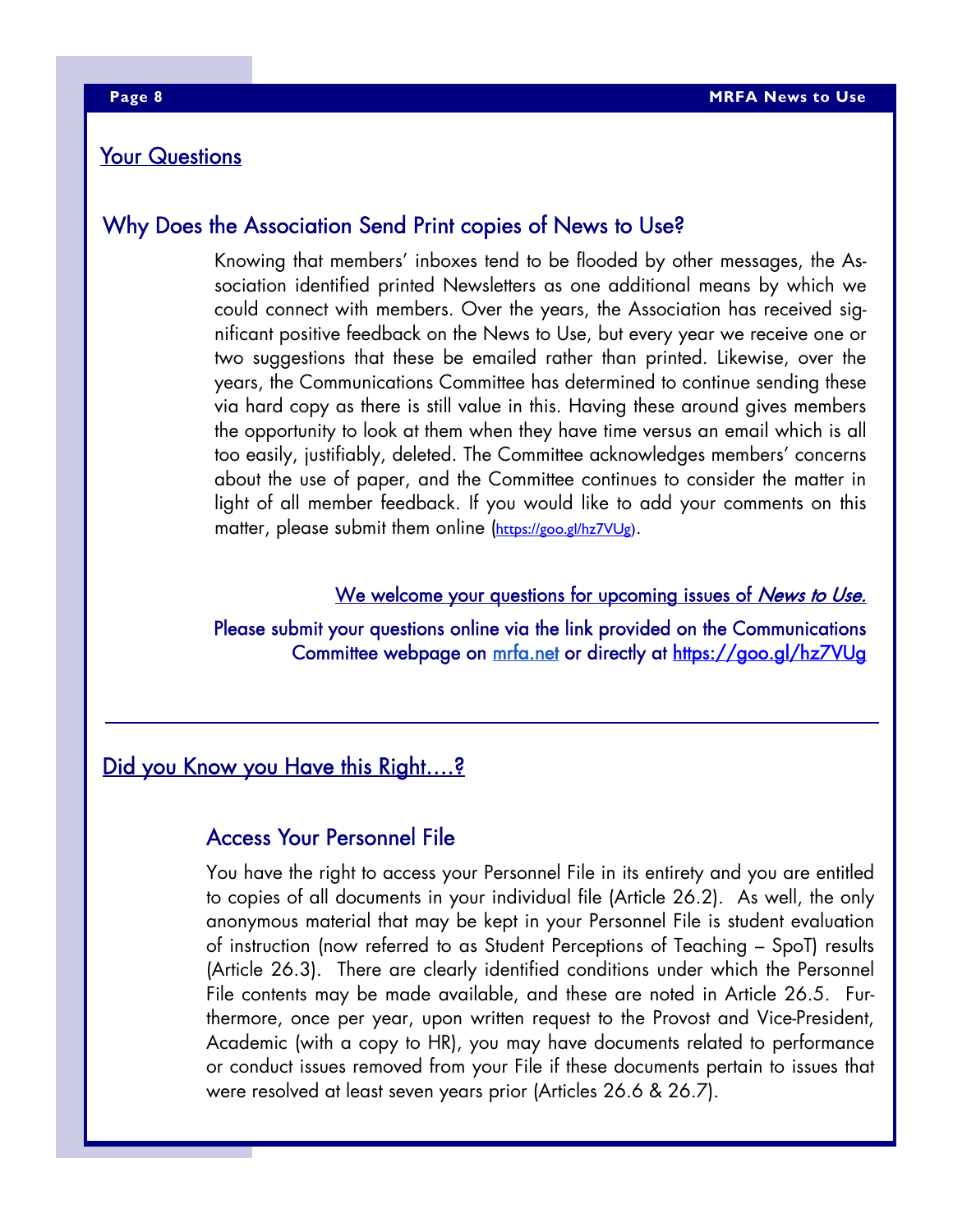### 10th Annual Canadian Labour International Film Festival

Join the MRU Advocacy Committee and working people from around Calgary, Treaty 7 for an evening of popcorn, politics, and FREE labour films from around the world. The Mount Royal Faculty Association, the Calgary Chapter of the Alberta Labour History Institute, the Calgary and District Labour Council, and the Alberta Federation of Labour proudly present a FREE screening of the 10th Annual Canadian Labour International Film Festival (CLiFF).

### November 30, 2018. Doors open at 6, films start at 6:30.

"CLiFF hopes to bring about social awareness and action by bringing the issues that matter to workers to a broader audience, helping to stir up positive change in Canada," said Frank Saptel, Festival Founder.

IMAGINE A WORLD where thousands of films are made about workers and the conditions under which they live, work, fight, and succeed in their daily lives! 2009 marked the first-ever Canadian Labour International Film Festival (CLiFF). This also marked the first ever labouroriented film festival in Canada.

The world of labour has found it increasingly difficult to communicate its message as fewer and fewer people have greater control over the means of communication – the media. It is more important than ever that working people be able to tell their own stories in their own words and in their own images. With the wide availability of digital still and video cameras, camera-phones, and other tools, activists can now make their stories – but still find it difficult to exhibit their narratives. CLiFF is that venue – the first of many throughout Canada, and, we hope, around the world.

Learn more about CLiFF: http://labourfilms.ca/

Facebook Event Page: https://www.facebook.com/events/189950675269970/

### Local, Provincial and National Collectives Supporting Labour and PSE

Canadian Association of University Teachers (CAUT) - caut.ca

Confederation of Alberta Faculty Associations (CAFA) - cafa-ab.ca

Alberta Colleges and Institutes Faculty Association (ACIFA) - acifaweb.com Canadian Labour Congress (CLC) - canadianlabour.ca

Alberta Federation of Labour (AFL) - afl.org

Calgary District Labour Congress (CDLC) - thecdlc.ca/your-labour-council

Public Interest Alberta (PIA) - pialberta.org... etc.